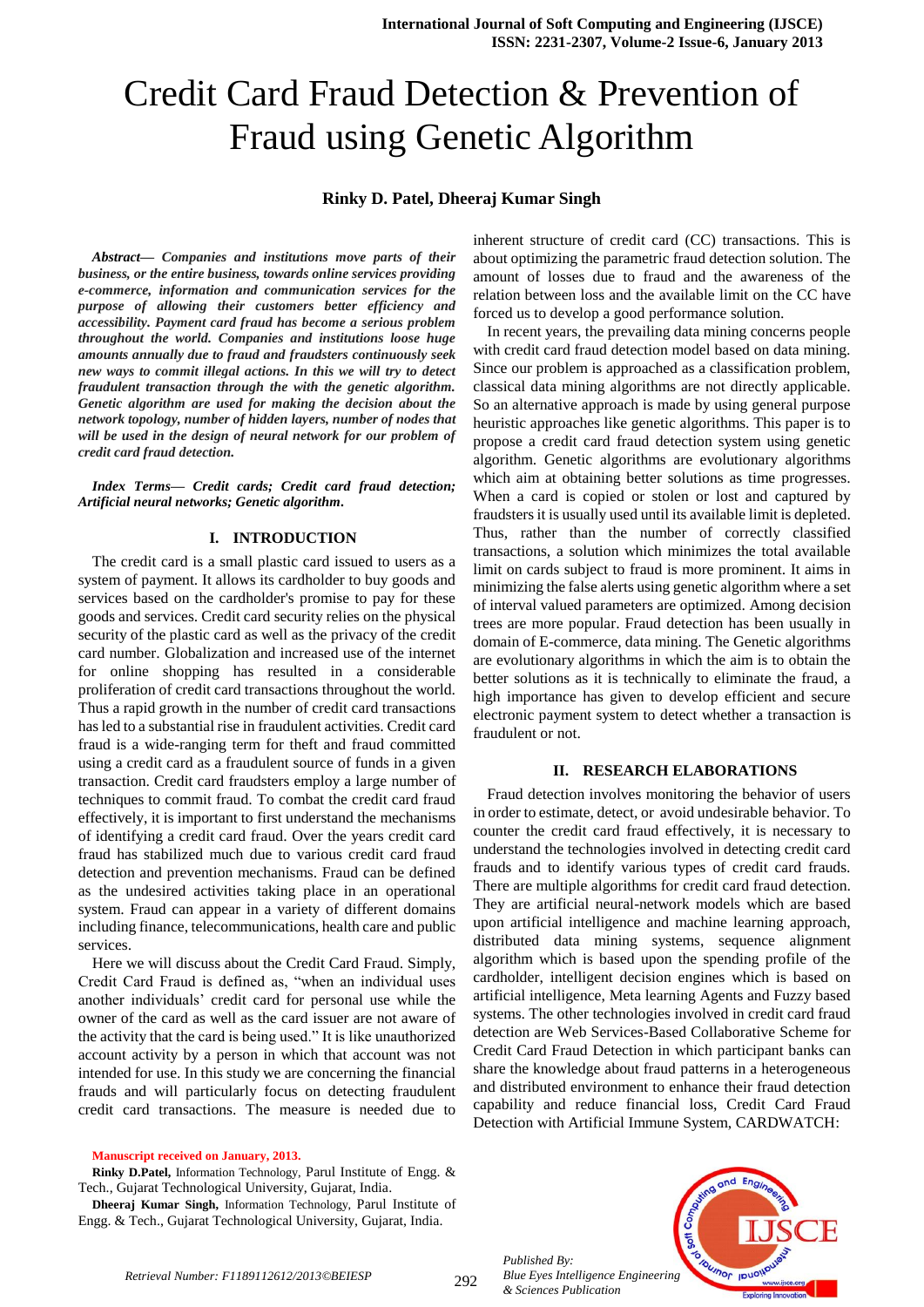# **Credit Card Fraud Detection & Prevention of Fraud using Genetic Algorithm**

A Neural Network Based Database Mining System for Credit Card Fraud Detection which is bases upon data mining approach and neural network models will counter frauds in credit cards and also used in intrusion detection, case-based reasoning for credit card fraud detection, Adaptive Fraud Detection which is based on Data Mining and Knowledge Discovery, Real-time credit card fraud using computational intelligence, and credit card fraud detection using self-organizing maps. Most of the credit card fraud detection systems mentioned above are based on artificial intelligence, Meta learning and pattern matching.

It is to develop a credit card fraud detection system using genetic algorithm. During the credit card transaction, the fraud is detected and the number of false alert is being mini-mized by using genetic algorithm. Instead of maximizing the numbers of correctly classified transactions we defined an objective function where the misclassification costs are variable and thus, correct classification of some transactions are more important than correctly classifying the others.

The high amount of losses due to fraud and the awareness of the relation between loss and the available limit have to be reduced.

The fraud has to be deducted in real time and the number of false alert has to be minimized.

There are different devices helpful to do about that transaction. The possible actions are blocking the card, sending SMS or calling the card holder.

In financial institutions, use the fraud detection which is based on customer behavior variables. The Sample data set has been considered for the generating the fraud transactions and detection of fraud in the electronic payment systems.

The various parameters are involved in the data set.

CCfreq= number of times card used

 $CCloc = location$  at which  $CCs$  in the hands of fraudsters  $CCoverdr =$  the rate of overdraft time

CCbank balance  $=$  the balance available at bank of CC

CCdailyspending =the average daily spending amount

Data set  $T = \{t1, t2, t3, \ldots, t_n\}$ , U is one data object, If p parts of data set named S in data set is far away from object U, S Є T, U Є T, then U is Common object.

The proposed system overcomes the above mentioned issue in an efficient way. Using genetic algorithm the fraud is detected and the false alert is minimized and it produces an optimized result.

The fraud is detected based on the customer's behavior. A new classification problem which has a variable misclassification cost is introduced. Here the genetic algorithm is made where a set of interval valued parameters are optimized.

## **III. GENETIC ALGORITHM**

Genetic Algorithm (GA) is an optimization technique that attempts to replicate natural evolution processes in which the individuals with the considered best characteristics to adapt to the environment are more likely to reproduce and survive. These advantageous individuals mate between them, producing descendants similarly characterized, so favourable characteristics are preserved and unfavourable ones destroyed, leading to a progressive evolution of the species.

In other words The basic idea of genetic algorithms is that given a problem, the genetic pool of a specific population

potentially contains the solution, or a better solution. Based on genetic and evolutionary principles, the genetic algorithm repeatedly modifies a population of artificial structures through the application of initialization, selection, crossover, and mutation operators in order to obtain an evolved solution.

Artificial genetic algorithm aims to improve the solution to a problem by keeping the best combination of input variables. It starts with the definition of the problem to optimize, generating an objective function to evaluate the possible candidate solutions (chromosomes), i.e., the objective function is the way of determining which individual produces the best outcome.

### **IV. RESULTS OR FINDING**

The Experiment process has four steps.

Step1. Input group of data credit card transactions, every transaction record with n attributes, and standardize the data, get the sample finally, which includes the confidential information about the card holder, store in the data set.

Step2. Compute the critical values, Calculate the CC usage frequency count, CC usage location, CC overdraft, current bank balance, average daily spending

Step3. Generate critical values found after limited number of generations. Critical Fraud Detected, Monitor able Fraud Detected, Ordinary Fraud Detected etc. using Genetic algorithm

Step4. Generate fraud transactions using this algorithm. This is to analyze the feasibility of credit card fraud detection based on technique, applies detection mining based on critical values into credit card fraud detection and proposes this detection procedures and its process.

**Genetic algorithm** The initial population is selected randomly from the sample space which has many populations. The fitness value is calculated in each population and is sorted out. In selection process is selected through tournament method. The Crossover is calculated using single point probability. Mutation mutates the new offspring using uniform probability measure. In elitism selection the best solution are passed to the further generation. The new population is generated and undergoes the same process it maximum number of generation is reached as shown in Fig.

The basic GA operators are crossover, selection and mutation.

- i. *Selection*—or survival of the fittest. The key to selection is to give preference to better outcomes.
- ii. *Mutation*—or randomly trying combinations and evaluating the success (or failure) of the outcome.
- iii. *Crossover*—or combining portions of good outcomes in the hope of creating an even better outcome.



*Published By:*

*& Sciences Publication*